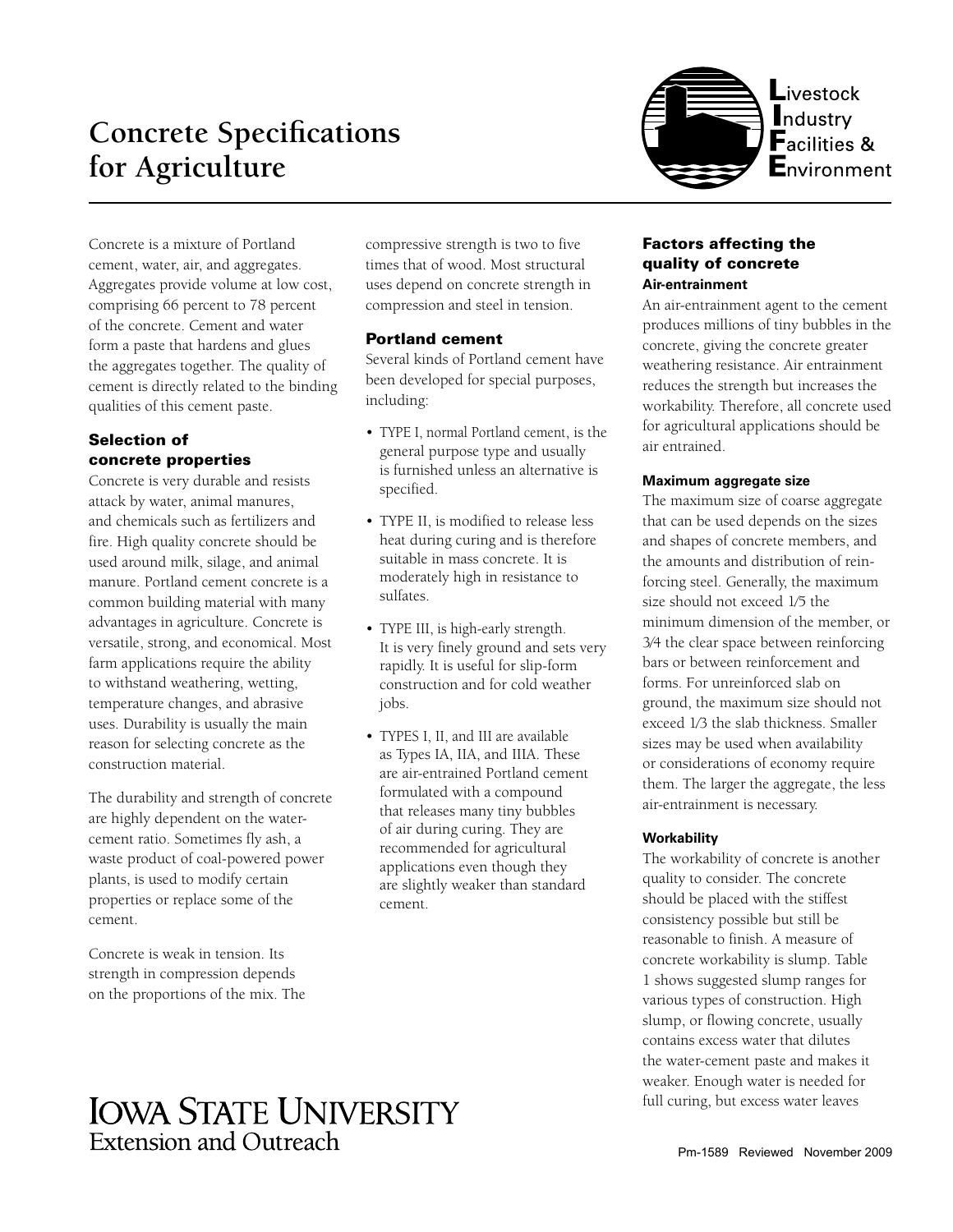voids when it evaporates. If a mix is too stiff to handle well, do not add water; reject the batch, or add cement and water. Adding only 1⁄2 gallon/bag of Portland cement lowers strength more than roughly 10 percent (500 psi). Concrete made with excess water also experiences greater shrinkage, which typically adds to more cracking. If high slump concrete is essential to the success of the project, produce it by using one of the high range waterreducer admixtures, also called superplasticizer. These admixtures greatly increase the workability of the concrete for as much as 30 minutes, after which the concrete returns to its original form.

### **Table 1. Recommended maximum slump**

|                                                            | Slump (inches) |            |
|------------------------------------------------------------|----------------|------------|
| <b>Type of Construction</b>                                | Hand           | Mechanical |
| Mass concrete                                              | 3              | 2          |
| Pavements, slabs, footings,<br>reinforced foundation walls | 4              | 3          |
| Beams, columns, reinforced walls                           | 5              | 4          |

Hand consolidating includes rodding and spading. Mechanical vibration permits stiffer mixes. Mass concrete has little or no reinforcing and is in a relatively large section (for example, a block of two steps and a small porch).

#### **Table 2. Durability and strength for air-entrained concrete**

| Application                                                                       | Approximate Strength<br>(psi) | Water-Cement Ratio<br>(pounds water/pound<br>cement) |
|-----------------------------------------------------------------------------------|-------------------------------|------------------------------------------------------|
| Feed bunks, slats, above<br>ground bunkers                                        | 4,500                         | 0.44                                                 |
| Manure tanks, parking lots                                                        | 4,000                         | 0.49                                                 |
| Feedlot floors, walls, drives,<br>reinforced concrete walls,<br>beams and columns | 3.500                         | 0.53                                                 |
| Footings, foundation walls,<br>gravity retainer walls                             | 3,000                         | 0.62                                                 |

Durability (weathering and chemical resistance) and strength depend primarily on watercement ratio. Adding extra water rapidly lowers durability and strength.

#### **Placing of concrete**

A concrete slab on grade starts with a properly prepared site. Concrete requires no special soil as long as the soil is homogeneous and provides uniform support for the slab. A moist subgrade is especially important to prevent too rapid extraction of water from floors and similar slabs that are placed in hot weather. All hard and soft spots should be removed and recompacted so they are consistent with the rest of the soil. Reinforcement rods may help bridge small soft spots below the poured concrete. Care should be taken to see that debris are removed from the spaces of the concrete.

Concrete should be placed as nearly as possible in its final position. It should not be placed in large quantities at a given point and allowed to run or to be worked over a long distance in the form. This practice results in segregation, because the mortar tends to flow out ahead of the coarser material. Position the truck, and use a movable chute to place concrete as nearly as possible to its final position to reduce the tendency of over working.

Strike off the concrete with a vibrating screed. Some are effective to a concrete depth of about 12 inches. Additional consolidation of concrete along bulkheads often is achieved with internal vibrators. Avoid allowing screeds to vibrate after the concrete has been consolidated because this tends to bring excessive fine material to the surface.

If you don't have a screed, you can use a straight  $2 \times 4$  board, working it side-to-side to work the concrete while moving it forward. Keep a small amount of concrete ahead of the screed to prevent low spots. Avoid starting and stopping the vibrating screed frequently because the accompanying movement removes entrained air. Immediately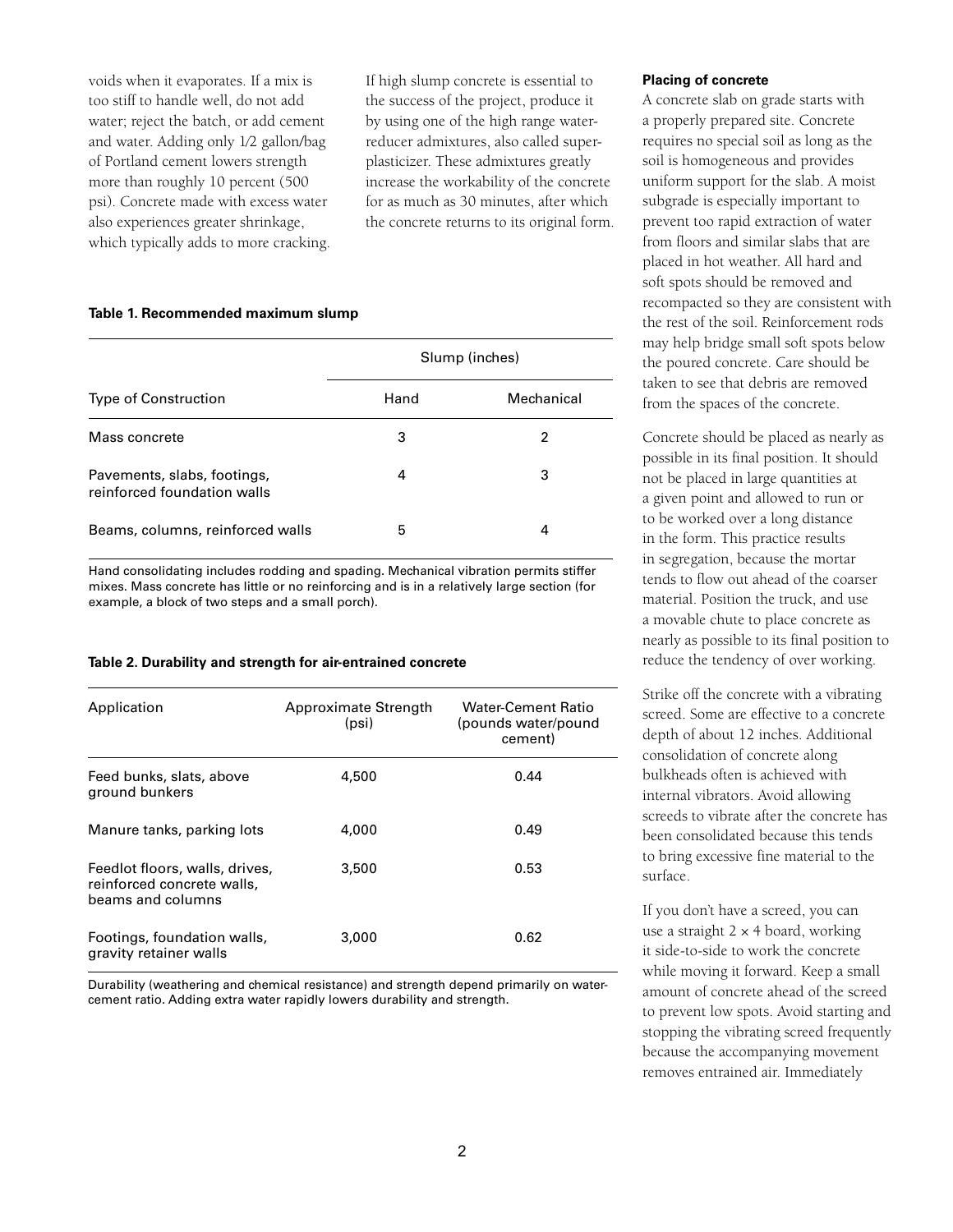after screeding, work a bullfloat over the slab at right angles to the direction of screeding. The bullfloat removes small ridges left by the screed and slightly depresses the larger aggregates.

Outdoor slabs and those with livestock traffic should not be troweled smooth. Outdoor slabs normally should be finished with a broom. Various finishes may be desired for different ages and species of livestock. For breeding surfaces for swine, a 4- to 6-inch diamond pattern made with grooved saw cuts may be desirable. Cuts should be 1⁄4- to 3⁄8-inch deep and 1⁄4- to 1⁄2 inch wide.

The choice of floor finishes often is the most difficult challenge for a concrete contractor. The desired finish on floors varies even within the same type of described finish. Different types of brooms will result in different textures of floor surfaces.

## **Concrete placed in forms**

Place concrete in lifts of up to 24 inches. Place consecutive lifts while the previous lift is still plastic. Vibrate, rod, or otherwise consolidate each lift. Penetrate the previous lift about one-fourth of the depth. Immersiontype vibrators are commonly used to consolidate concrete in walls, columns, beams, and slabs. Immersion spud vibrators are available in sizes of

less than 1 inch to about 7 inches in diameter and with frequencies of 3,600 to 13,000 vpm. Vibrators consolidate concrete by pushing the coarse aggregate down and away from the points of vibration.

Form vibrators may be attached to the exterior of forms. They are especially useful for consolidating concrete in thin-walled members and with metal forms.

## **Curing**

Concrete does not dry. Instead, it cures, or hardens, due to the hydration reaction between the cement and water. Curing is the process of keeping water in the concrete. Begin the curing process as soon as the surface is hard enough to prevent damage. On hot days with low humidity and/or windy conditions, be sure to cover the concrete to prevent rapid evaporation of the water. Other conditions can contribute to rapid evaporation. Covering the concrete usually affords adequate protection.

Commonly used methods for curing include:

- covering the concrete with a polyethylene sheet,
- spraying a liquid curing membrane on the concrete, and

 continually wetting the concrete with a soaker hose.

Walls usually are cured by covering them with polyethylene sheets. Exposed to typical summer temperatures, concrete will cure in three to seven days. Cooler weather may require more time. Little curing occurs when the concrete temperature is below 40 degrees F. Concrete must be maintained at 70 degrees for three days or 50 degrees for five days to cure properly. Do not allow it to freeze for the first four days to prevent damage.

## **Joints**

There are three types of joints used in concrete construction: isolation, construction, and control. Isolation joints are used to separate structures that are expected to move separately (figure 1). The movement of a floor slab usually differs from that of abutting building elements, such as walls, columns, foundations, and footings. To be effective, an isolation joint must allow horizontal and vertical differential movement. In general, an isolation joint uses 1⁄2- or 3⁄4-inch thick asphalt impregnated fiberboard, which may be termed an expansion joint. To isolate columns on separate footings from a floor slab, use a round or square blockout.



**Figure 1. Isolation joints around columns can be circular (a) or square (b). If no isolation joints are used around columns or if the corners of the isolation joint do not meet contraction joints, radial cracking (c) can occur.**